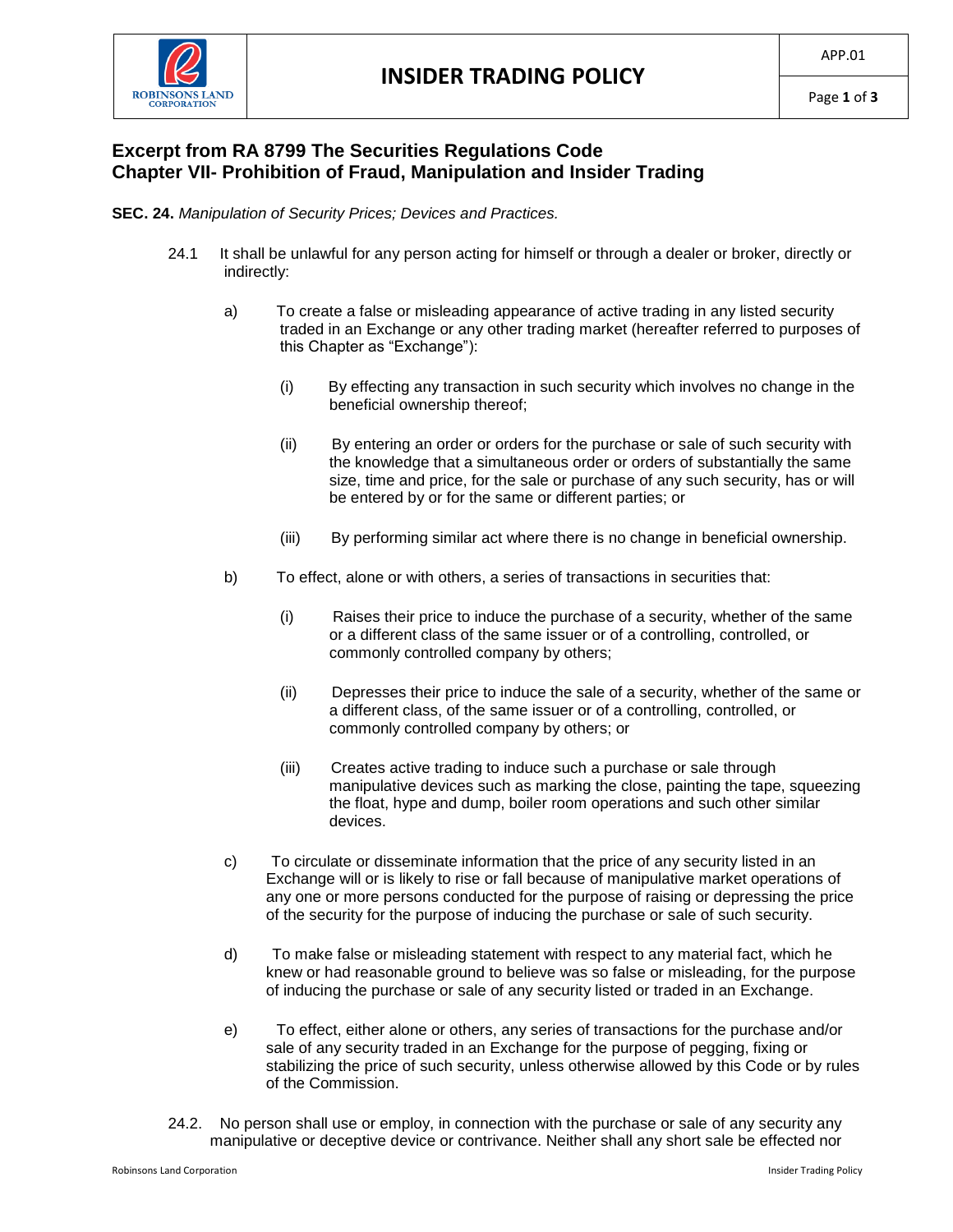

any stop-loss order be executed in connection with the purchase or sale of any security except in accordance with such rules and regulations as the Commission may prescribe as necessary or appropriate in the public interest or for the protection of investors.

24.3. The foregoing provisions notwithstanding, the Commission, having due regard to the public interest and the protection of investors, may, by rules and regulations, allow certain acts or transactions that may otherwise be prohibited under this Section.

**SEC. 25.** *Regulation of Option Trading.* - No member of an Exchange shall, directly or indirectly endorse or guarantee the performance of any put, call, straddle, option or privilege in relation to any security registered on a securities exchange.

The terms "put", "call", "straddle", "option", or "privilege" shall not include any registered warrant, right or convertible security.

**SEC. 26.** *Fraudulent Transactions.* - It shall be unlawful for any person, directly or indirectly, in connection with the purchase or sale of any securities to:

- 26.1. Employ any device, scheme, or artifice to defraud;
- 26.2. Obtain money or property by means of any untrue statement of a material fact of any omission to state a material fact necessary in order to make the statements made, in the light of the circumstances under which they were made, not misleading; or
- 26.3. Engage in any act, transaction, practice or course of business which operates or would operate as a fraud or deceit upon any person.
- **SEC. 27.** *Insider's Duty to Disclose When Trading.*
	- 27.1. It shall be unlawful for an insider to sell or buy a security of the issuer, while in possession of material information with respect to the issuer or the security that is not generally available to the public, unless: (a) The insider proves that the information was not gained from such relationship; or (b) If the other party selling to or buying from the insider (or his agent) is identified, the insider proves: (i) that he disclosed the information to the other party, or (ii) that he had reason to believe that the other party otherwise is also in possession of the information. A purchase or sale of a security of the issuer made by an insider defined in Subsection 3.8, or such insider's spouse or relatives by affinity or consanguinity within the second degree, legitimate or common-law, shall be presumed to have been effected while in possession of material non-public information if transacted after such information came into existence but prior to dissemination of such information to the public and the lapse of a reasonable time for the market to absorb such information: *Provided, however,* That this presumption shall be rebutted upon a showing by the purchaser or seller that he was not aware of the material non-public information at the time of the purchase or sale.
	- 27.2. For purposes of this Section, information is "material non-public" if: (a) It has not been generally disclosed to the public and would likely affect the market price of the security after being disseminated to the public and the lapse of a reasonable time for the market to absorb the information; or (b) would be considered by a reasonable person important under the circumstances in determining his course of action whether to buy, sell or hold a security.
	- 27.3. It shall be unlawful for any insider to communicate material non-public information about the issuer or the security to any person who, by virtue of the communication, becomes an insider as defined in Subsection 3.8, where the insider communicating the information knows or has